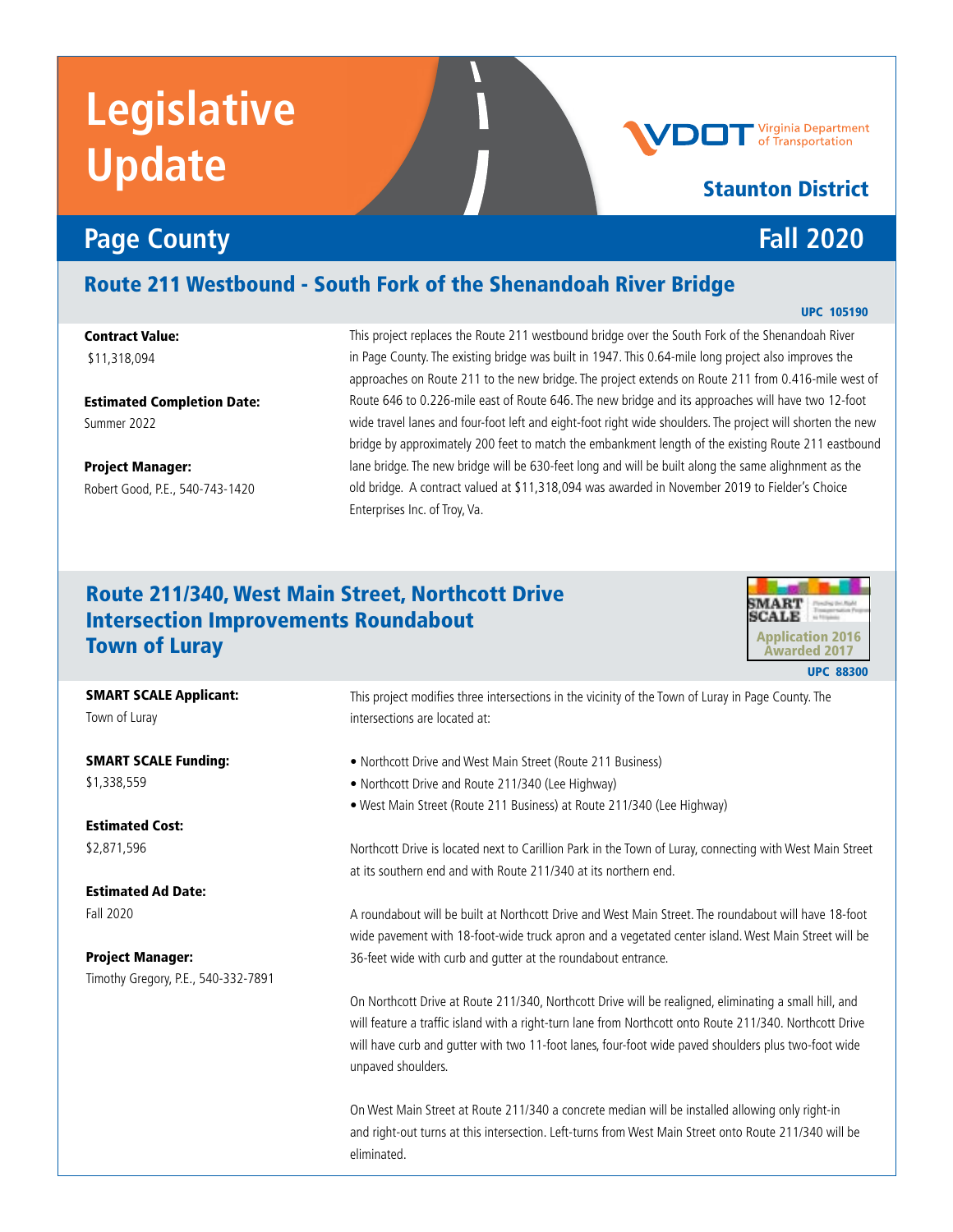# **Legislative Update**

### **Page County Fall 2020**

Route 211/340 (Lee Highway) at Big Oak Road **Intersection Improvements Application 2018** 

**Staunton District** 

SMART SCALE Applicant: Page County

Estimated Cost: \$3,310,977

Smart Scale Cost: \$3,310,977

Estimated Ad Date: Early 2024

VDOT Contact: Charles Gardner, 540-332-7893 This project is located in Page County and is under development for scoping. Work will provide safety improvements to the intersection of Route 211/340 (Lee Highway) at Big Oak Road, which is west of the Town of Luray. Route 211/340 is a four-lane divided highway with median crossover at this location. Big Oak Road is on the south side of its intersection with Route 211/340 and a shopping center entrance is on the north side of this intersection.

The road and intersection function and operations will be adjusted to include installation of signals for each direction of Route 211/340. This is called a clustered signal. The signals for each direction of Route 211/340 will work off a single controller. Two signals are needed at this location due to median width.

Work includes channelization of the Route 211 eastbound and westbound left-turn lanes, which removes them from the median crossover.



**Virginia Department**<br>of Transportation